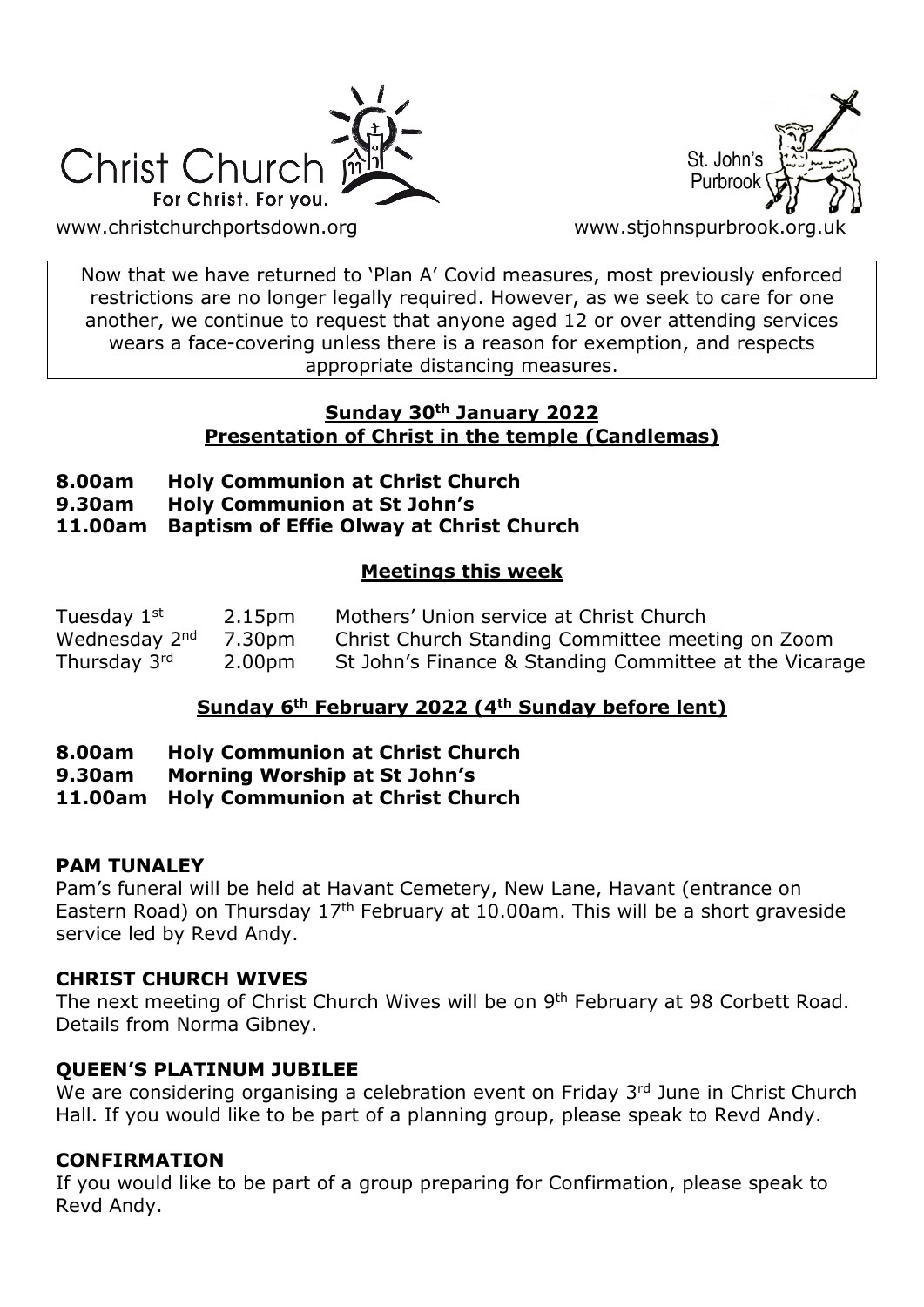### **LENT COURSE**

We hope to run a Lent Course for five weeks starting with an Ash Wednesday service on 2<sup>nd</sup> March (time tbc), followed by 5 weekly sessions. These sessions will be on Wednesday afternoons, repeated on Wednesday evenings. More details to follow.

| <b>CONTACTS</b>     |                                            |  |  |
|---------------------|--------------------------------------------|--|--|
| <b>Vicar</b>        | Revd Andy Wilson (day off Monday)          |  |  |
|                     | vicar@christchurchportsdown.org            |  |  |
|                     | purbrookvicar@gmail.com                    |  |  |
| <b>Curate</b>       | Revd Matt Grove (day off Saturday)         |  |  |
|                     | matt.grove@christchurchportsdown.org       |  |  |
| Churchwarden        | <b>Stephen Anderson</b>                    |  |  |
| <b>CCP</b>          | stephen.anderson@christchurchportsdown.org |  |  |
| Churchwarden        | <b>Karina Golledge</b>                     |  |  |
| <b>CCP</b>          | thegolledges@btinternet.com                |  |  |
| Churchwarden        | <b>Bill Jeffery</b>                        |  |  |
| <b>SJP</b>          | purbrookchurch@gmail.com                   |  |  |
| <b>Hall Manager</b> | Jacqui Wilson                              |  |  |
| <b>CCP</b>          | hall.manager@christchurchportsdown.org     |  |  |
| <b>Website</b>      | <b>Matt Doe</b>                            |  |  |
|                     | webmaster@christchurchportsdown.org        |  |  |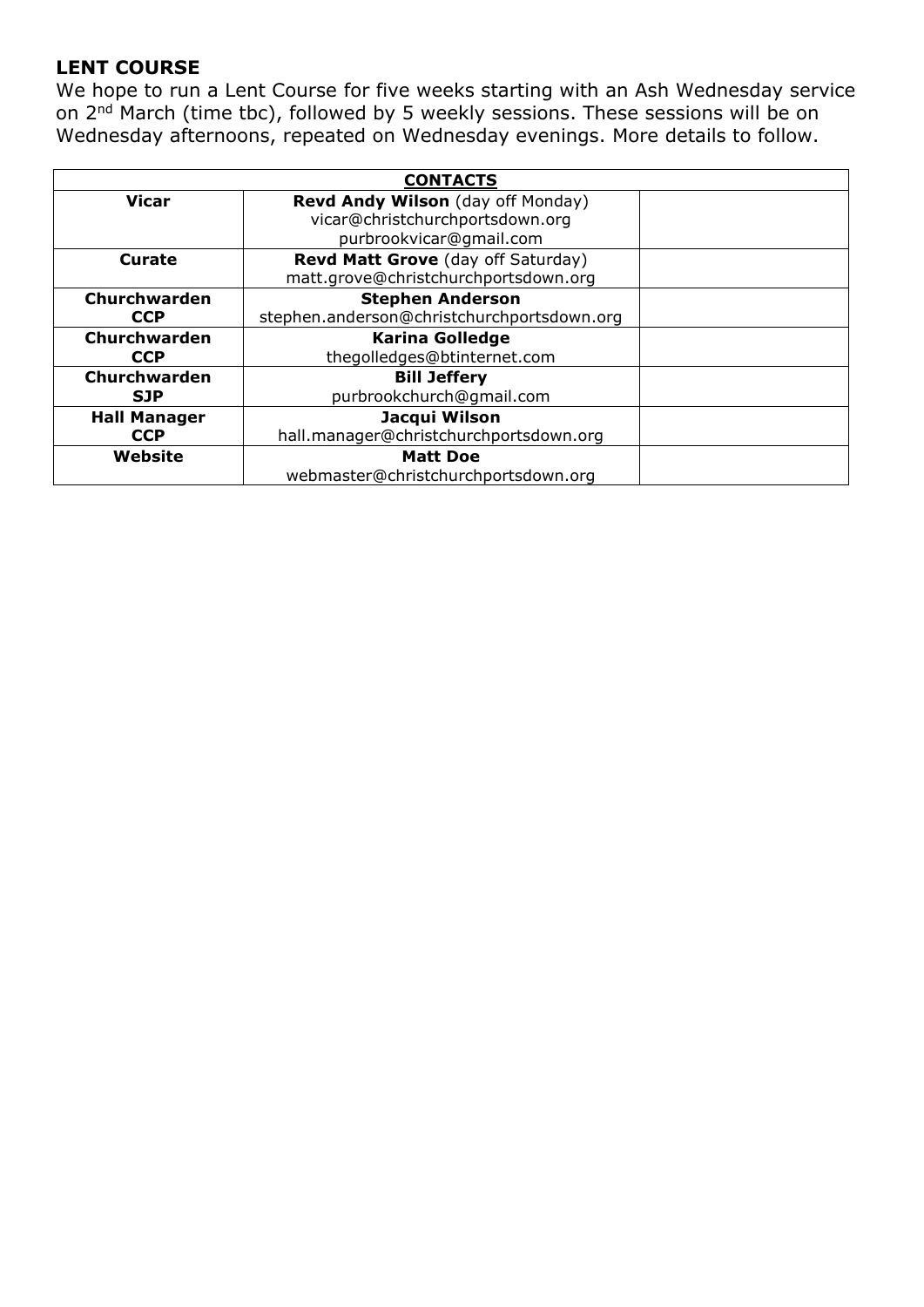## **Sunday 30 January 2022**

Epiphany 4 / Presentation of Christ in the Temple (Candlemas)

## **Collect**

Almighty and ever-living God, clothed in majesty, whose beloved Son was this day presented in the Temple, in substance of our flesh: grant that we may be presented to you with pure and clean hearts, by your Son Jesus Christ our Lord, who is alive and reigns with you, in the unity of the Holy Spirit, one God, now and for ever. Amen.

### **Malachi 3.1–5**

 $1$  See, I am sending my messenger to prepare the way before me, and the Lord whom you seek will suddenly come to his temple. The messenger of the covenant in whom you delight—indeed, he is coming, says the Lord of hosts.  $2$  But who can endure the day of his coming, and who can stand when he appears?

For he is like a refiner's fire and like fullers' soap;  $3$  he will sit as a refiner and purifier of silver, and he will purify the descendants of Levi and refine them like gold and silver, until they present offerings to the Lord in righteousness. <sup>4</sup> Then the offering of Judah and Jerusalem will be pleasing to the Lord as in the days of old and as in former years. <sup>5</sup>Then I will draw near to you for judgement; I will be swift to bear witness against the sorcerers, against the adulterers, against those who swear falsely, against those who oppress the hired workers in their wages, the widow, and the orphan, against those who thrust aside the alien, and do not fear me, says the Lord of hosts.

*This is the word of the Lord. Thanks be to God.*

### **Psalm 24.7–10**

- 7 Lift up your heads, O gates; be lifted up, you everlasting doors; and the King of glory shall come in.
- 8 'Who is the King of glory? The Lord, strong and mighty, the Lord who is mighty in battle.'
- 9 Lift up your heads, O gates; be lifted up, you everlasting doors; and the King of glory shall come in.

10 'Who is this King of glory? The Lord of hosts, he is the King of glory.'

### **Hebrews 2.14–18**

<sup>14</sup> Since, therefore, the children share flesh and blood, he himself likewise shared the same things, so that through death he might destroy the one who has the power of death, that is, the devil,  $15$  and free those who all their lives were held in slavery by the fear of death.  $16$  For it is clear that he did not come to help angels, but the descendants of Abraham.  $17$  Therefore he had to become like his brothers and sisters in every respect, so that he might be a merciful and faithful high priest in the service of God, to make a sacrifice of atonement for the sins of the people.  $^{18}$  Because he himself was tested by what he suffered, he is able to help those who are being tested.

*This is the word of the Lord. Thanks be to God.*